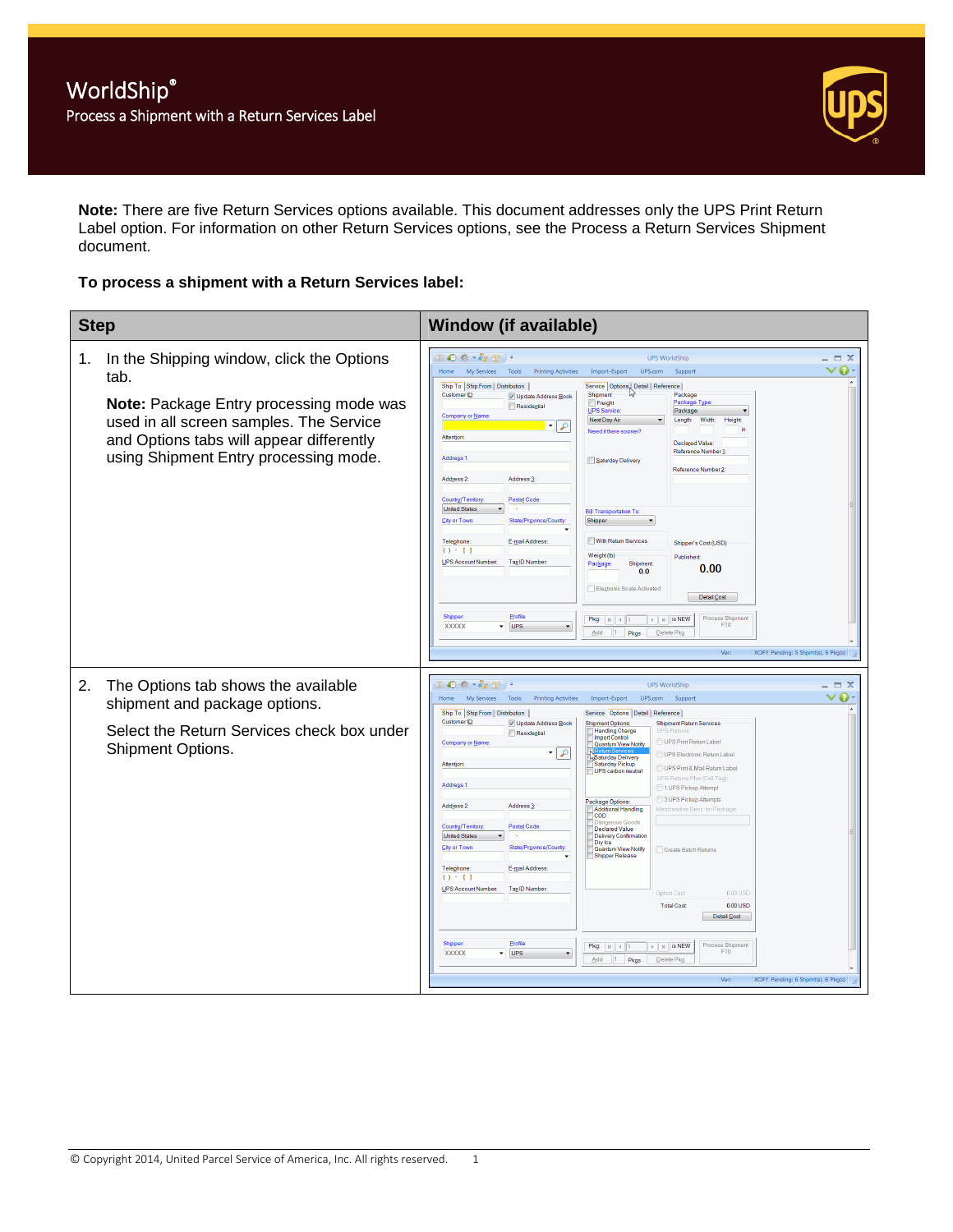Process a Shipment with a Return Services Label



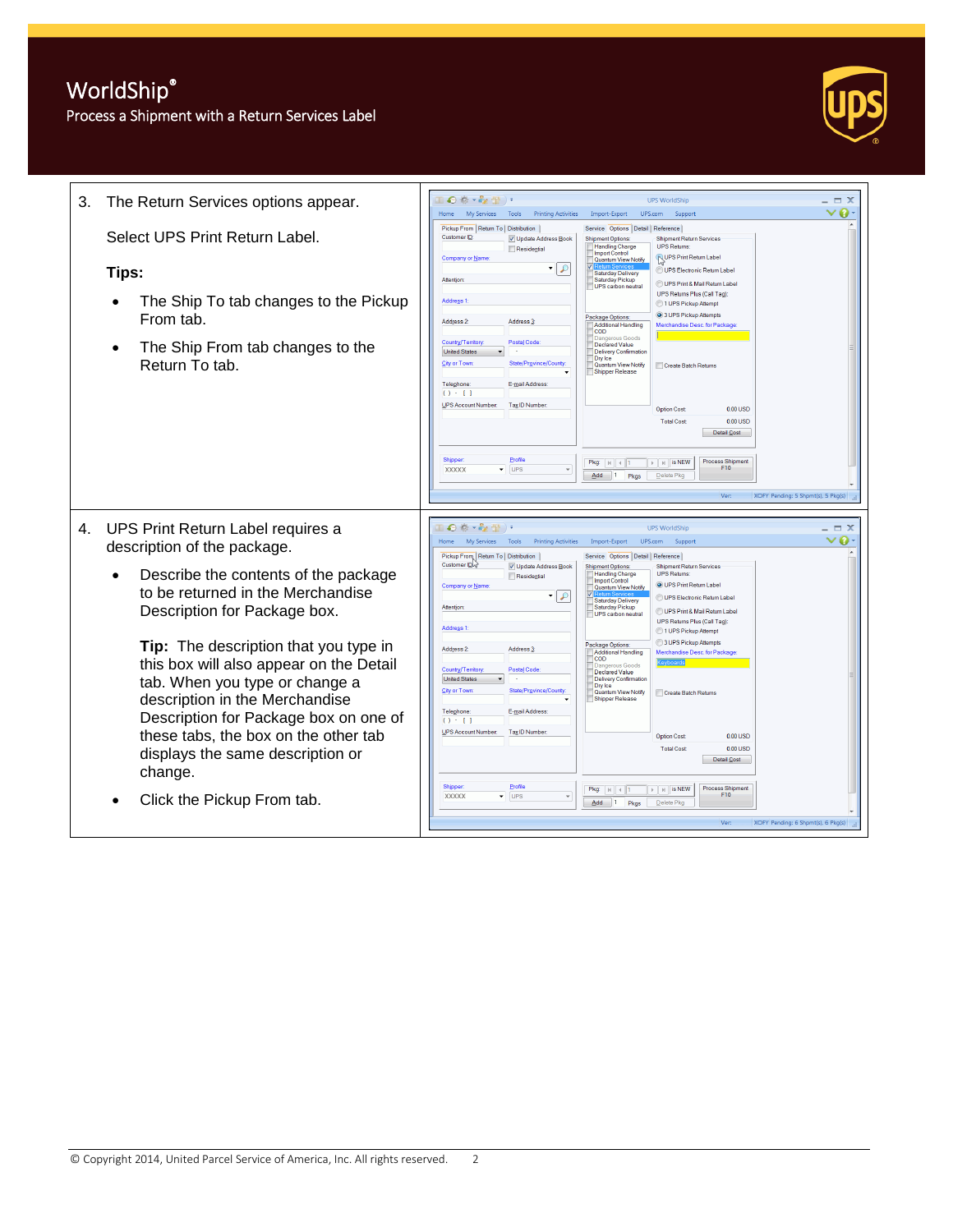Process a Shipment with a Return Services Label